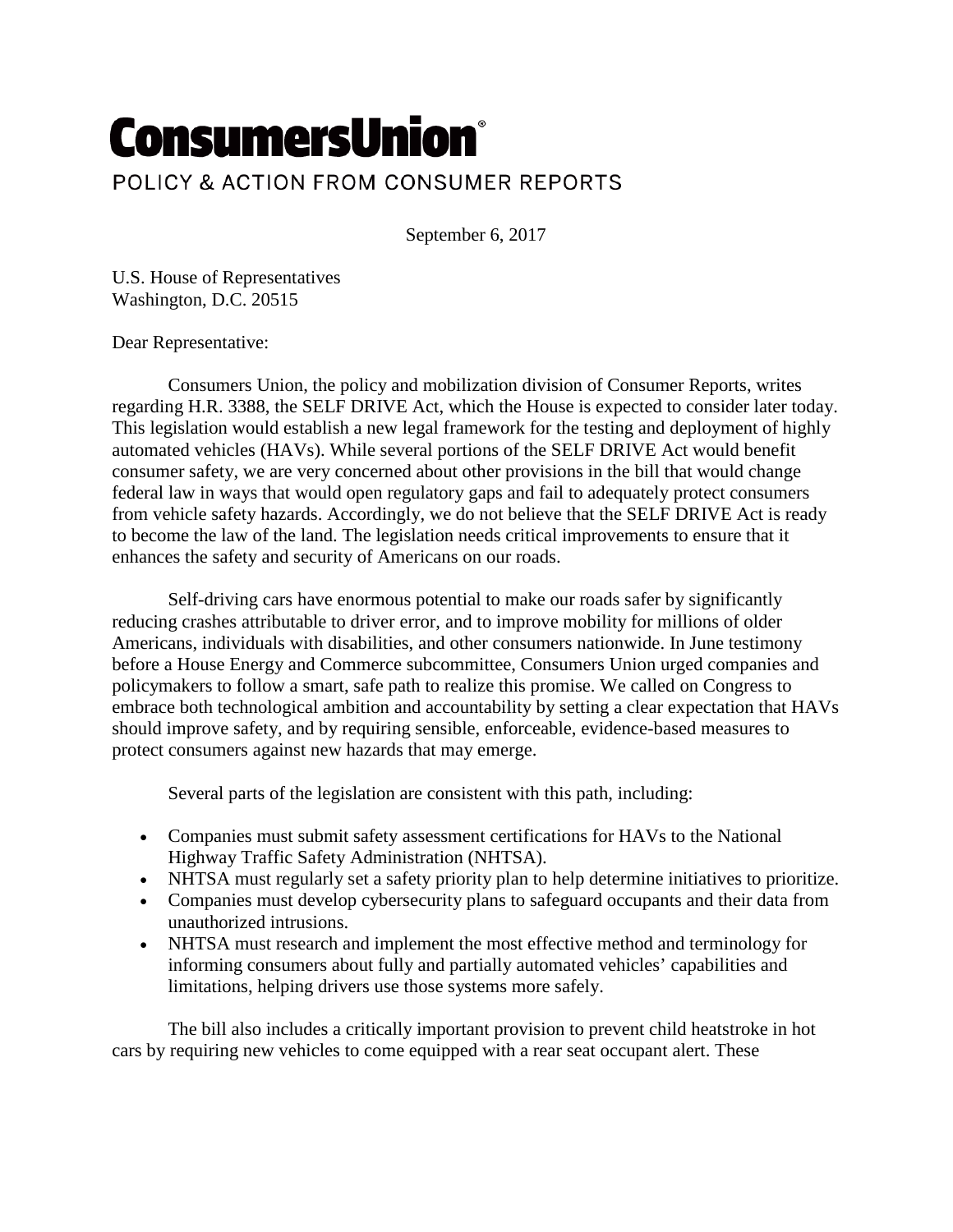systems—some of which are in cars today—will save lives. Since just 1998, more than 700 children have died from heatstroke after being left in hot cars.<sup>[1](#page-1-0)</sup>

However, we are very concerned about several ways in which the bill fails to protect consumers or ensure that self-driving cars actually improve safety. We make several recommendations on ways the bill should be strengthened before enactment, including:

- First and foremost, cars must protect occupants in the event of a crash, regardless of whether vehicles are self-driving or not. No exemptions from motor vehicle safety standards should be granted that would undermine impact protection for occupants.
- Exemptions from federal safety standards for HAVs should be limited to equipment required exclusively for the driving task that may be fully replaced by automation, and granted only if backed by evidence that a new feature maintains and enhances safety.
- The overall number of vehicles that can receive safety exemptions should be significantly reduced, and neither the number of exempted vehicles nor the duration of exemptions should be increased without specific safety-related justifications as part of an official, public notice-and-comment process.
- NHTSA should have access to crash data for all automated vehicles, not just those receiving exemptions, in order to oversee the safety of these cars. Also, the quarterly reporting envisioned by the bill is too infrequent. Cars today already have the ability to quickly send crash data to automakers, and accordingly, there should be a shorter time frame for reporting to NHTSA. A 15-day deadline for reports would be appropriate.

With regard to the legal authority of states and localities, the preemption language in the bill could lead to a regulatory vacuum that would put consumers at risk. Where strong federal safety standards are absent, Congress should not limit states and localities' ability to keep roads safe or to close gaps in protection that exist. Any enacted bill should not undermine traditional state and local roles, including over consumer data privacy and the safe operation of vehicles on public roads.

Additionally, while we appreciate members' efforts to include data privacy and security considerations in the SELF DRIVE Act, the bill's protections should be significantly stronger. Despite requiring companies to develop a cybersecurity plan, the bill does not require automakers to notify consumers of system breaches or of updates to a car's security protections. Also, the bill's section on companies' privacy plans requires transparency about data practices only for HAVs—but not other cars that may collect just as much personal information—and it affords consumers no control over or access to the data generated by their vehicles. Nor does the bill provide protections regarding the commercial use or sale of drivers' personal information. In addition, the transparency requirements under the proposed privacy plans have broad, undefined exceptions for "anonymous" and "encrypted" data. "Anonymous" data should be carefully defined to ensure that such data is not reasonably linkable to a driver or vehicle,<sup>[2](#page-1-1)</sup> while an

 $\ddot{\phantom{a}}$ 

<span id="page-1-0"></span><sup>&</sup>lt;sup>1</sup> Null, J., CCM. "Trends and Patterns in Pediatric Vehicular Heatstroke Deaths, 1998-2016," San Jose State University Department of Meteorology and Climate Science (June 2017) (online at [noheatstroke.org/Heatstroke\\_Trends.pdf\)](http://noheatstroke.org/Heatstroke_Trends.pdf).

<span id="page-1-1"></span><sup>&</sup>lt;sup>2</sup> We recommend using the term "de-identified" as defined in the Federal Trade Commission's 2012 Privacy Report. Federal Trade Commission, "Protecting Consumer Privacy in an Era of Rapid Change" (Mar. 2012) (online at